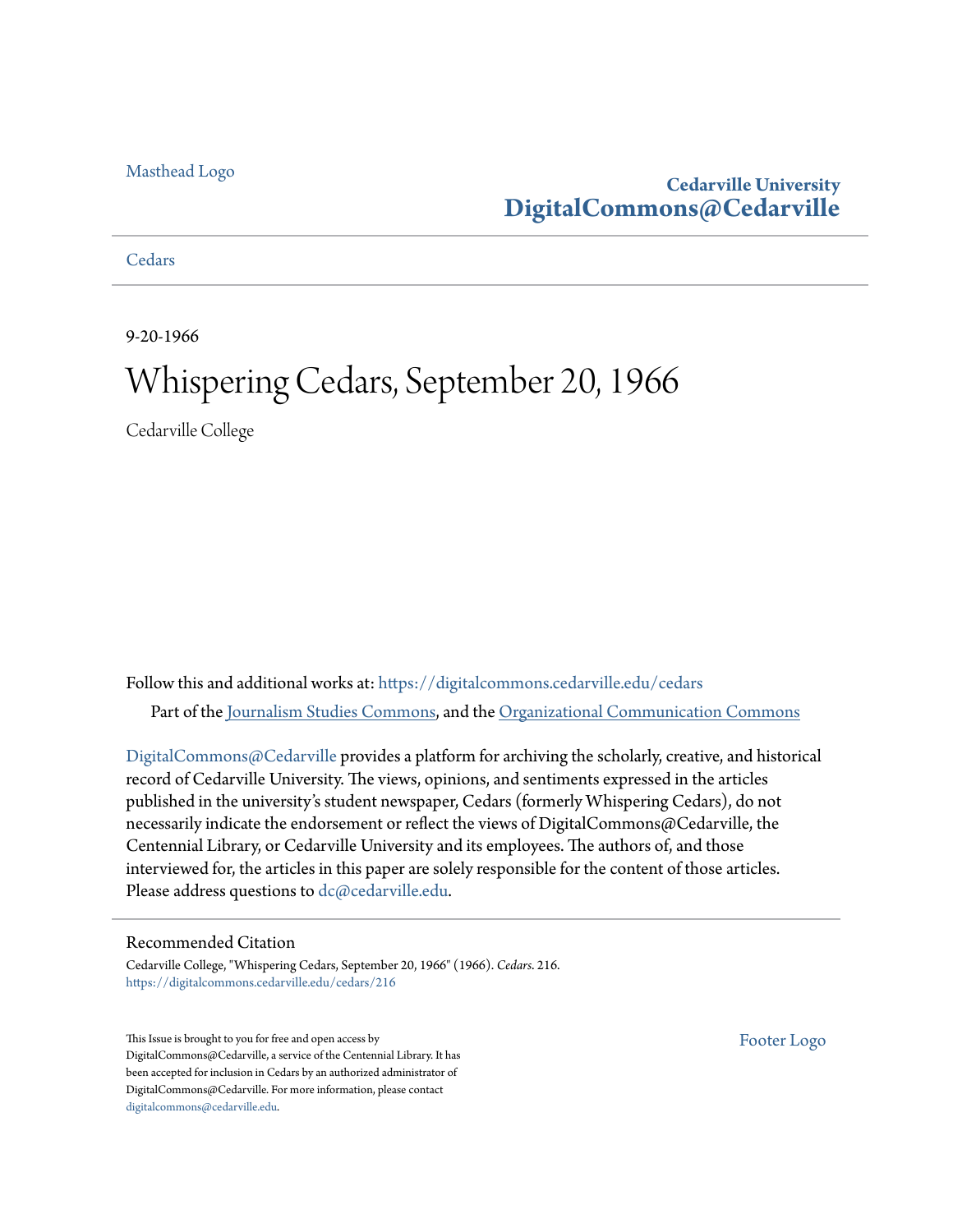# Whispering

VOL. 2., NO. 1

# The Faculty This Summer

Four Cedarville College faculty members were awarded their doctorates at commencement services this summer, and one other received his masters degree. The four new dbctors are: Dr. Robert Gromacki, Dr. Cleveland Mc-Donald, Dr. John Reed, and Dr. Warren Webber. Mr. Harmon Bergen received his masters in library sciences at Indiana University.

Dr. Gromacki's Th.D was awarded June 1 at Grave Theological Seminary. Dr. McDonald and Dr. Reed received their Ph.D.'s on June 14 from Ohio State University in education and speech respectively. The latest Ph.D. has belonged to Dr. Warren Webber since September 2 commencement at Ohio State.

The summer months also found many other faculty members striving toward advanced degrees. Mr. Donald Callan and Miss June Kearney both worked on their doctorates in physical education at Ohio State University. Miss Kearney is on leave this year to fulfill her residence requirements there.

Mr. J. Murray Murdoch continued work on his dissertation in history for Northwestern University as Mr. Max Dowell did in the field of educational psychology at the University of Tennessee. Mr. Merlin Ager also completed a class on his doctorate in education at Ohio State University.

Chairman of the Division of Language and Literature, Dr. Bartholomew held memberships in the curriculum, publications, and admissions committees, acted as an advisor to literary societies, and was elected to the faculty committee to the president. He was also active as an academic c'ounselor to many students.

Two other members of the music faculty followed doctoral programs also. Mr. Paul Vanderkoy began work on his doctorate this summer at the University of Cincinnati. Mr. William D. Thornton, who was on leave this past year, also worked towards his doctorate at Colorado State.

Several faculty members also advanced towards their masters degrees. They include Mr. William Riter in business at the University of Illinos; Mr. Edward Greenwood and Mr. Edward Spencer in English at the University of Dayton; Mr. David Matson in music at Ohio State University; and Mrs. Ardeth Webber in secretarial science at Ohio State University.

#### HARTH TO BETHEL

Dr. Raymond E. Bartholomew, professor of English, has accepted a position bn the English faculty at Bethel College, St. Paul, Minnesota. Bethel, a Baptist college, has an enrollment of approximately one thousand.

Dr. Bartholomew received his B.A. degree from Cedarville College in 1957, his M.A. in 1959, and his Ph.D. from Western Reserve University in 1964.

Dr. Bartholomew had served on the faculty for seven years.

CEDARVILLE COLLEGE, CEDARVILLE, OHIO September 20, 1966

# Six New Educators At Cedarville

Five faculty members and one administrator have been added to the growing body of instructors at Cedarville College. All of these men and women have at least a masters degree.

Mr. Charles B. Hurst, the new registrar, has a masters degree in administration from Western Reserve University. He has had several years of experience as a high school principal.

Dr. Thomas Naylor possesses a Ph.D. in brass pedagogy from Indiana University. Also a member of the music department, Miss Ardith Martin has <sup>a</sup> masters degree from the Cincinnati Conservatory of Music. She will be primarily concerned with advanced piano students.

Mr. Brad Moore joins the faculty in education and psychology. He holds a masters in education from Ball State Teachers College and a masters in religigous education from Grace The'ological Seminary. His wife, Mrs. Joyce Moore, will handle the ladies' physical education classes during the leave of absence of Miss June Kearney.

Since then Cedarville College has experienced the sometimes disheartening slowness of union skilled Jaborers. These skills also were not in abundance in the area, and the building is very complex internally. These factors also have made the job a slow one.

Mr. Malcolm Woodard becomes Cedarville's first faculty member whose area of emphasis is mathematics. Mr. Woodard earned his M.S. at the University of Washington. He is presently in his doctorate program at Ohio State University.

The addition of these individuals to the faculty brings the total to forty-nine members for the fall semester. Thirtyfour of these are full time instructors.

#### l''ALL BIBLE CONFERENCE

The Fall Bible Conference is an annual event. A newspaper cannot say how valuable that week *is* to an individual or to the whole school, so wisdom says to merely report about the speaker.

Dr. L. Duane Brown *is* State Representative of the Empire State Fellowship of Regular Baptist Churches. Most of his time *is* spent in a series of meetings across the state bf New York.

Dr. Brown is a graduate of Baptist Bible Seminary (Th.B.) and Bob Jones University (M.A. and Ph.D.). He is <sup>a</sup> member of the Evangelical Theological Society, the president of the Alumni Association of Baptist Bible Seminary, and the associate editbr of THE EMPIRE STATE BAPTIST.



Cedars

Dr. and Mrs. Brown have their home in Newark Valley, New York, and are the proud parents of three children.

#### NEW STUDENT WEEK

September 5-10 was New Student Week. The dorm counselors arrived the Wednesday before; the soccer team came on Thursday. Student council appeared on Saturday, and the new students wandered in all during the weekend.

The rest was just like every other year.

New library and dorm as they looked under construction this summer.

# Summer Construction Improvements

iB'our major construction projects were undertaken this past summer. The library and dormitory were the most prominent of these. The relocation of the studios of WCDR-FM and the refurbishing of downstairs Bethel Hall were the other two.

Good weather and a rigorous pace kept the Wenrick Construction Company ahead of schedule on the completion of the library. In June and July it was not unusual to observe some of the work crew 'on the job at 5:30 a.m. trying to get the building under roof while the dry weather continued.

Actually, it is pretty unusual to see anything at 5:30 a.m.

Now that the external structure is fairly well completed, the number of workers has been reduced to painters and skilled masons and carpenters for the more particular internal work.

The library will be the first airconditioned building on campus. It will be available for student use after Christmas vacation if progress continues to be on schedule.

Obviously, the dormitory has been <sup>a</sup> different story. The strike of construction workers in the Dayton area in May delayed the predicted program of the Construction Investment Trust Company Tulsa, Oklahoma, who are conducting the building.

#### INITIATION STRIKES EARLY

Freshman initiation, usually a fairly traumatic experience, occurred bn the same day as the beginning of academic sessions. September 13 may as well have been Friday for most of the heretofore uninitiated.

Under the recent school policy of lenient initiations, no bne was injured or permanently angered. Beanies, umbrellas, and chants were the identifying marks of the frosh. As the day wore on, the umbrellas were no longer funny because many upperclassmen were also carrying them to keep dry.

In the past month the pace appears to have picked up over beyond the farm house. Perhaps the new dorm may have some inhabitants before second semester.

Anyone who ever walked across the uneven floors, or opened a creaky door in the old radio station surely appreciates the new studios in the post office building. Wood paneling, plush carpets, and solid, well-hung doors house the new WCDR equipment.

ilnstead of five wattes, 115 watts are available for broadcasting. Effective radiating area will be expanded from eight miles to about twenty-five miles.

The new equipment will not be used until sometime in November. The old transmitter may be used until then to broadcast certain college programs.

Finally, half of Bethel Hall has been raised from the ranks of substandard housing. Urban renewal has come to Cedarville College. For some men, belief in a great society has become real. Thank you, Tom Foulkrod, for all of that nice paneling and those wide doors. Sorry about the upstairs, guys.

Chapel was more colorful than usual due to the blue beanies with yellow lettering. President Jeremiah made his annual joke about them, and, as usual, it was rather humorous. It is good to know our president can laugh too.

The day began early for the freshmen. Some were roused at 2:00 br 3:00 a.m. for a fake, and then again at 5:00 for the real thing. Others slumbered innocently until the hour of doom itself. A good spirit was evidenced by all members of both classes observed bv this reporter. Both groups should be congratulated and wished a peaceful relationship for the remainder of their Cedarville careers.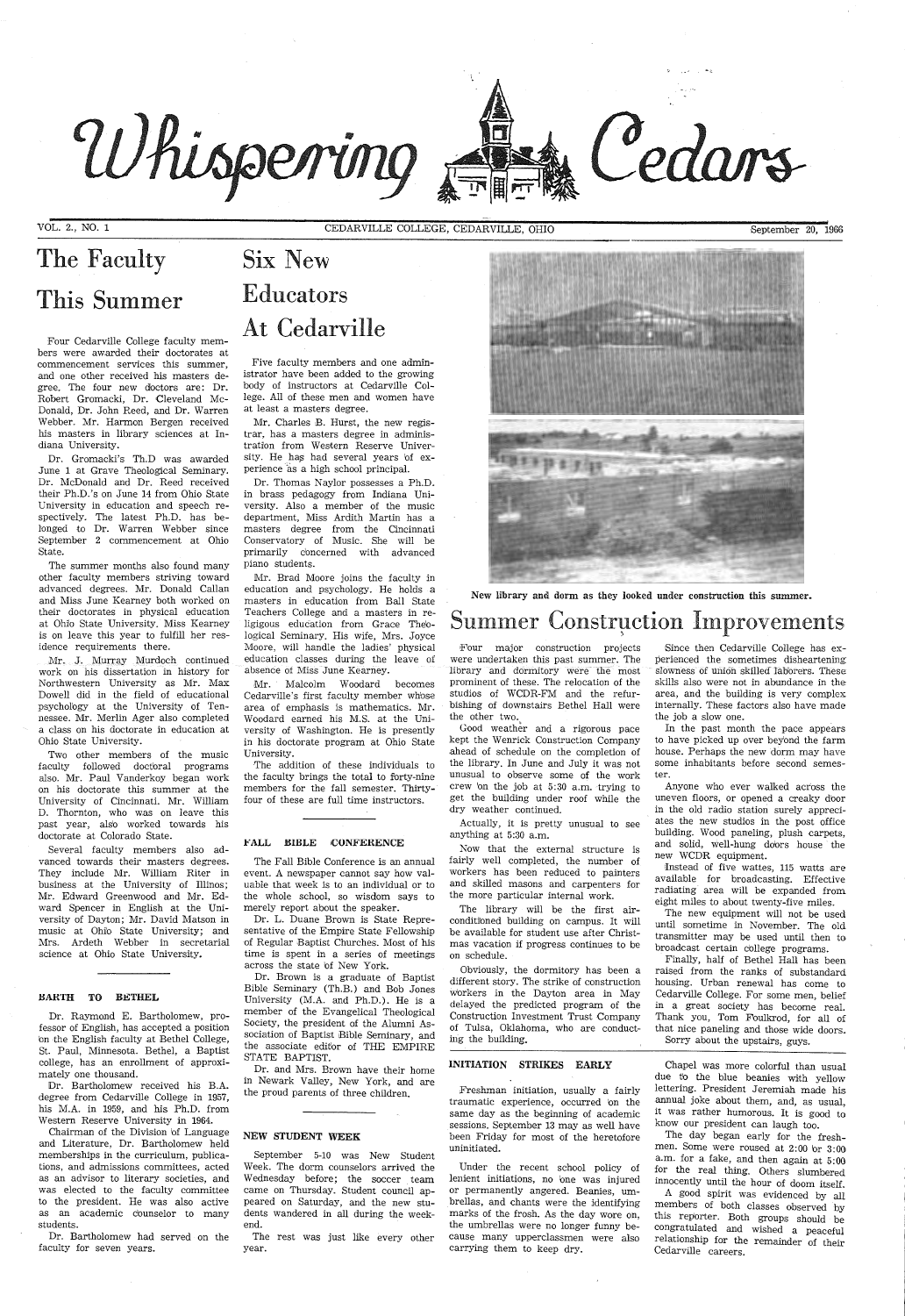#### WHISPERING CEDARS

<sup>A</sup>Journal of Student Fact and Opinion Published Fortnightly by Students of Cedarville College, Cedarville, Ohio.

Once again we are at Cedarville College. The school term is designated 1966-1967. In this way we express the "point'' in space and the "point" in time at which we find ourselves. Thus we make the world revolve around our "here" and "now." There is <sup>a</sup> loss of contact with the vastness of God's little world and His moment from Calvary to the Mount of Olives.

Editor: Joe Snider

## *EDITORIAL*

#### ONCE AGAIN . . .

Your world and mine is the same one<sup> $\zeta$ </sup> in which residents of Saigon die daily; scientists live ascetically in Antarctica; and students at Harvard enter the psychedelic world of LSD. I wonder if we shall be worthy of this world this year?

The Master, Jesus, who as no other man was able to grasp the complexities of each man and a whole world of men, wept over the city of Jerusalem. Shall we as His representatives broaden our mental and spiritual capacities this year to try to approach His insight and compassion? After all is not this one purpose of a liberal arts education, rather than the mere, dull learning of facts and theories?

Discipline cases, academic anemia, and spiritual dearth can all be traced to the presence of a selfcentered point of view and the lack of a Christ-like OUTlook. When nothing matters beyond bur dorm rooms and the desk piled with assignments we have allowed to accumulate, everything is going to seem directed against us personnally.

We cannot see the Dean's point of view, br our dorm counselor's, or our best friend's. How then could we see God's point of view, which is that divine will we all claim to desire?

Some college students see <sup>a</sup>big world in which they are responsible participants. They take an active part in demonstrations and agitations, the legality or methodology of which we often question. I think we should also admire their spirit and realization of responsibility.

Our service of Jesus should be as provocative and original as the political activities on some campuses. In a day when every college student seems to have <sup>s</sup>'ome cause he promotes, I wonder if we sometimes forget the world our Savior died for and allow ourselves to sink into semi-active introspection.

Once again we are at Cedarville College. The school term is designated 1966-1967. So what. You tell me.

# OVER THERE

Gerald Fisher and Arnold Fruchtenbaum, two <sup>1966</sup> graduates of Cedarville College, are presently studying at The Hebrew Institute in Jerusalem, Israel. Since both of these students were well known and liked in the past here, portions of two interesting letters from Gerald, alias Fish, are reproduced below with his permission:

#### July 28, 1966

I left Kounra, Tchad, 1 p.m., 19 July, by truck ..• left Ft. Archambault, Tchad, by air on 20 July at 7 a.m. and arrived Paris, France, 20 July, 5 p.m. I decided to see what it is like to spend all night at Orly Airport in Paris instead of goingg to a hotel. Two words cover it well — "NO SLEEP." I was in Paris 23 hours. <sup>I</sup>got an Air France flight out of Paris on the 21st July for Tel Aviv, Israel, via Athens, Greece. I was in Athens one hour. We landed in Tel Aviv at 9:30 p.m.

Israeli customs is a long brdeal. Anything that isn't clothing or personal effects must be written in your passport-such as cameras, tape recorder, violin, etc.otherwise you have to pay 200% customs. The Israelis import almbst nothing-they either make it or do without; therefore the strictness. If it is written in your passport, then you have to take it out when you leave, or else pay the 200% customs for not taking it.

I finished customs by 10:30 p.m. I then took the bus to downtown Tel Aviv and a cab to an inexpensive hotel. Tel Aviv was warm, but it cooled down to 90 degrees F. by 2 a.m. at which time I fell asleep.



The next morning I took a city bus to the train station and at 10:00 a.m. I got on the train to Jerusalem. On the train window sill it is written in English and Hebrew "DO NOT LEAN OUT OF THE WINDOW,'' but everyone stands at the window and leans out. You can see much more-even pretty Israeli girls two cars down. The train was a local-it took two hours to go the 43 miles from Tel Aviv to Jerusalem. I arrived at the Institute by city bus. My room is in the basement. Arnie Fruchtenbaum and <sup>I</sup> are to be roommates. The Institute is a typical Jerusalem building-beautiful stone walls, floors and many of the dborways are arched.

Today is the sabbath. Here in Jerusalem nothing happens—no buses, no taxis, no trains—if you car or a scooter you must\_ be careful where you drive it. If you drive in the wrong sectibns of town on the sabbath you may be stoned.

#### Yours in Him,

Jerusalem 29 August, 1966

From the roof of the Dormitian Abbey . . . one can see over the few feet of no man's land between the abbey and Jbrdan, over the city wall into old Jerusalem and, of course, one can see the temple area on Mount Moriah, the Mount of Olives, and Gordon's Calvary, and the area of the garden tomb. It seems a pity to see these things just over the bbrder, but inaccessible to me at the present time. I will get to go at Christmas.

Yours truly in Him, Gerald Fisher

#### GRACE BAPTIST AIDS S.M.P.

ilt was reported to the student council by Dean Mcintosh that Grace Baptist Church has voted to send 20% of :he bfferings taken in the worship service. held Sundays in Alford Auditorium to the Student Missionary Project. This is the church's own policy, and since the students give the funds it was felt that the giving should go to their own project.

The project was a new one last year, and successfully completed its goal of a \$600 minimum gift to the East Pakistan Hospital for equipment and furnishings. The 20 per cent that will now be going into the project could amount to as much as half of last year's project, and it should be a very gdod foundation for expansion plans this year.

# SBP Deficit Erased

At the close of the spring semester this year, the 1965-1966 Student Body Project still lacked \$300.00 of completing its goal of \$2200. The ambitiousness of the attempt, however, had caught the attention of the administration. Mr. St. Clair, the school business manager, wanted to see the goal made a reality for the student body.

After a conference with President Jeremiah, an "okay" was given for the deficit to be paid from the General Fund. In this way the '65-'66 SBP effort was terminated with a PAID stamp across its books.

At the beginning of the schdol year, the student body bad chosen a set of roll-away bleachers for the gym as its project. The confidant, enthusiastic chairmen immediately ordered the bleachers, and they were in service for most of the basketball season.

Last year's goal was the highest set in the history of the college. A new level of student interest and cooperation was evidenced. The final amount was the highest SBP total ever realized.

This year's Student Body Project is under the leadership of Walt Keib and Dick Pettitt. Their first drive was <sup>a</sup>tray carrying service on the Wednesday of New Student Week. Thank y'ou, new students, for nineteen dollars to start this year's program.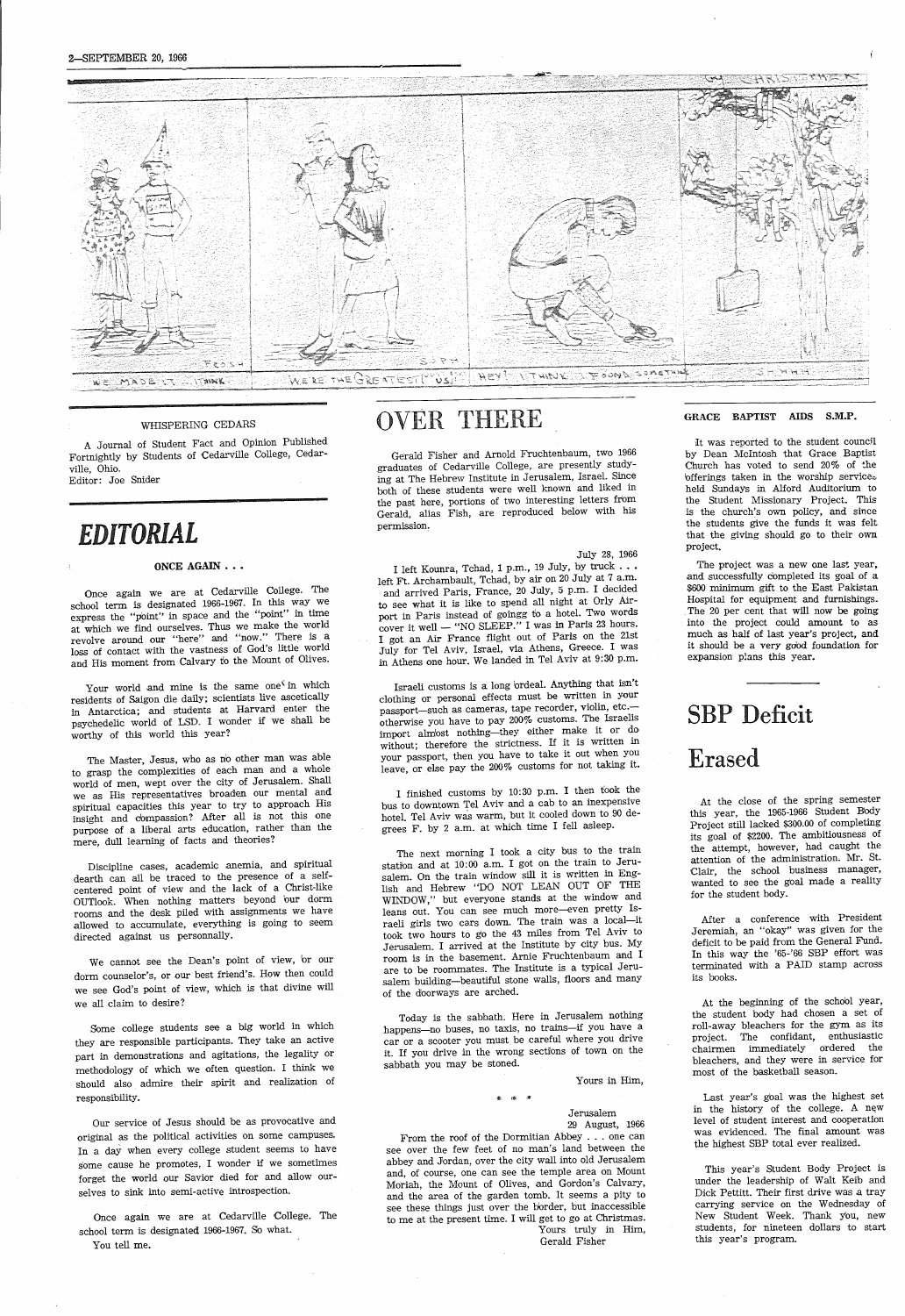## Radio Tower Goes Up



# Pre Season Soccer

Fall is football weather, and all eyes across the country· turn to the longball field. But what is this one sees on the field behind Williams? Short pants, no pads, no helmets. This is football as it should be played-with the feet and head. This is soccer, Cedarville style for 1966.

Returning with a year's experience under his belt is Coach Dennis Olsen. He still has the philosophy that a running, shooting team is a winning team.

Last year was the most successful season in the three years that Cedarville has played the sport. Gone from that squad are All-American fullback Joe Stowell and All-Ohio (honorable mentibn) goalie Manny Pereira. The other two fullbacks, Mike "Animal" Gregory and Don Leach, and little Denis Rockwell are also gone.

Bill Francis. Bill, a good dribbler and passer, proved very adept at the position last year. He continues to do so this year.

The biggest problem facing coach Olsen is finding fullback replacements. Back after a year's absence from that position due to an injured knee is junior Tom Duff. Other potential fullbacks are senior Dave McDonald, junior Mike Woodend, and sophomores John Rooke and Tim Warren.

Halfback poses a little less of a problem, but only a little less. No longer are there six halfbacks making substitutions for tired men. It is not as simple as it bnce was.

Returning at center-half is senior

FRESH FLOWERS HURLEY'S FLORIST 39 Greene Street Xenia, Ohle Phone 372-8871 or 372-0852

At left half is Randy Ross. A winger last season, Randy led the state in scoring with forty goals, and made the All-Ohio second team. At right half is Jim Hay whose main assets are a strong right foot and the endurance of a distance runner. John Felci is another member of the halfback corps.

|              | L'Ausic Center |
|--------------|----------------|
| <b>XENIA</b> | Phone 372-3331 |

Know these important people: Back row, from left to right, SBP chairmen Walt Keib and Dick Pettitt. Front row, from left to right, Student Council secretary Bobbi Mcinnes, president Ron Grosh, vice president Mike Hamilton, and treasurer Dale Pritchett.

This academic year has begun a busy one for all, the student council especially. In brief retrospect, council activities have included providing transportation from local transportation stations to the campus for new and returning students. In additibn there have been the regular orientation responsibilities, the conducting of the first of the Morning Meditation series, the handling of the Brothers' and Sisters' Mixers Monday night, the Singspiration, trips to local pbints of interest (averaging, by the way, 80-plus people per daysome students returning all three days), and the organization of the New Student Talent Night, a fall highlight for the returning students as well.

The line is the strong point bf this season's team. Back at left wing is John Rueck who has been called "the best thing to happen to Cedarville soccer." Also returning are Mike McCullough and Dave Gregory, both experienced insides. Newcomers Gary Herrin, Dan Tillotson, and Ron Corriell have progressed rapidly.

The last line of defense, goalie, is in the capable hands of Mark Trimble. Mark, along with Hay and Ross, is one of the lettermen from the original Cedarville soccer team. Mark played halfback and wing before filling in the goal for three games last year.

Several freshmen are out for the team, and others are encouraged to come out, regardless of inexperience. The JV squad is coached by Mick Nicholls. Mick is an experienced soccer player.

In addition to these regular duties, the council has great opportunity this December in hosting on our campus the Mid-Ohio Student Government Conference for small colleges in the state. This responsibility weighs heavily upon the council, and plans have already begun.

'The schedule will prove to be the roughest Cedars has ever had. Not only are such powerhouses as Earlham (NAIA national runner-up last year), Bowling Green, and Berea returning, but teams such as Denison (varsity), Ohio Wesleyan, and Toledo have been added.

The first game is September 20 at the University of Dayton.

Cedarville College is known for its support of its athletic teams. Continue the tradition for soccer, 1966, Cedarville style.

| If you have any information about     |  |
|---------------------------------------|--|
| the Senior Sneak, please contact Dave |  |
| Jones right away.                     |  |

signed: C. E. Prince

#### SEPTEMBER 20, 1966-3

# Student Council Reports Progress

There is considerable work ahead of us this year, for the council as well as the student body. There are events being planned by the social cultural committee as well as the full schedule already being laid out by the Student Body Project. Homecoming and the election of a Queen and her Court are

really only days off. Last year's new and successful Student Missionary Project is to be expanded this year.

.As a reminder, the student's business and interests sh'ould be those of his council, so use your class and organizational representatives to something of their capacity. The enthusiasm and potential indicated already this year are promising. Suggestions and criticism will be welcomed, also, as a sign of healthy activity. Watch for posted agendas and minutes on the bulletin boards, and feel free to call upon the members and officers at any time for anything with which they might give help.



#### CEDARVILLE SUPER VALU MARKET

Meats - Produce - Groceries

PHONE SO 6~ 1201

## Cedarville College Bookstore

Toilet Accessories and School Supplies

Stationery Records and Books

Greeting Cards

Conveniently Located Right on Campus